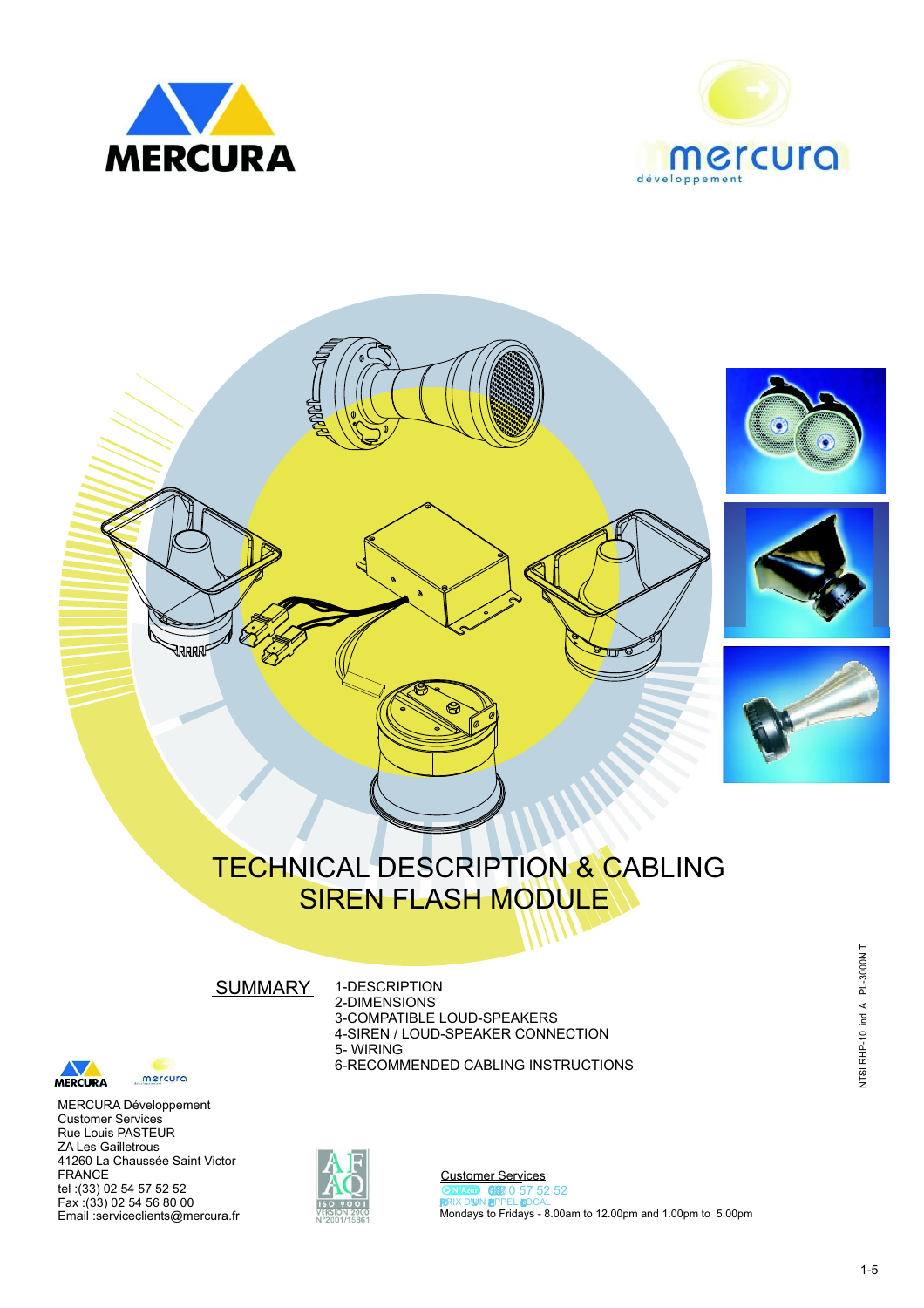#### 1- DESCRIPTION

The siren is equipped with two wired waterproof connectors :

- Black 2 pin connector for connection to loud-speaker.
- Grey 3 pin connector for power supply connection (12 24 volts), and 1 input to change to Night mode (by connection to the earth/ground) enabling the reduction of the volume level (Not available with certain siren tones).

Note : The siren module is fully resin-coated



#### 2- SIREN MODULE DIMENSIONS



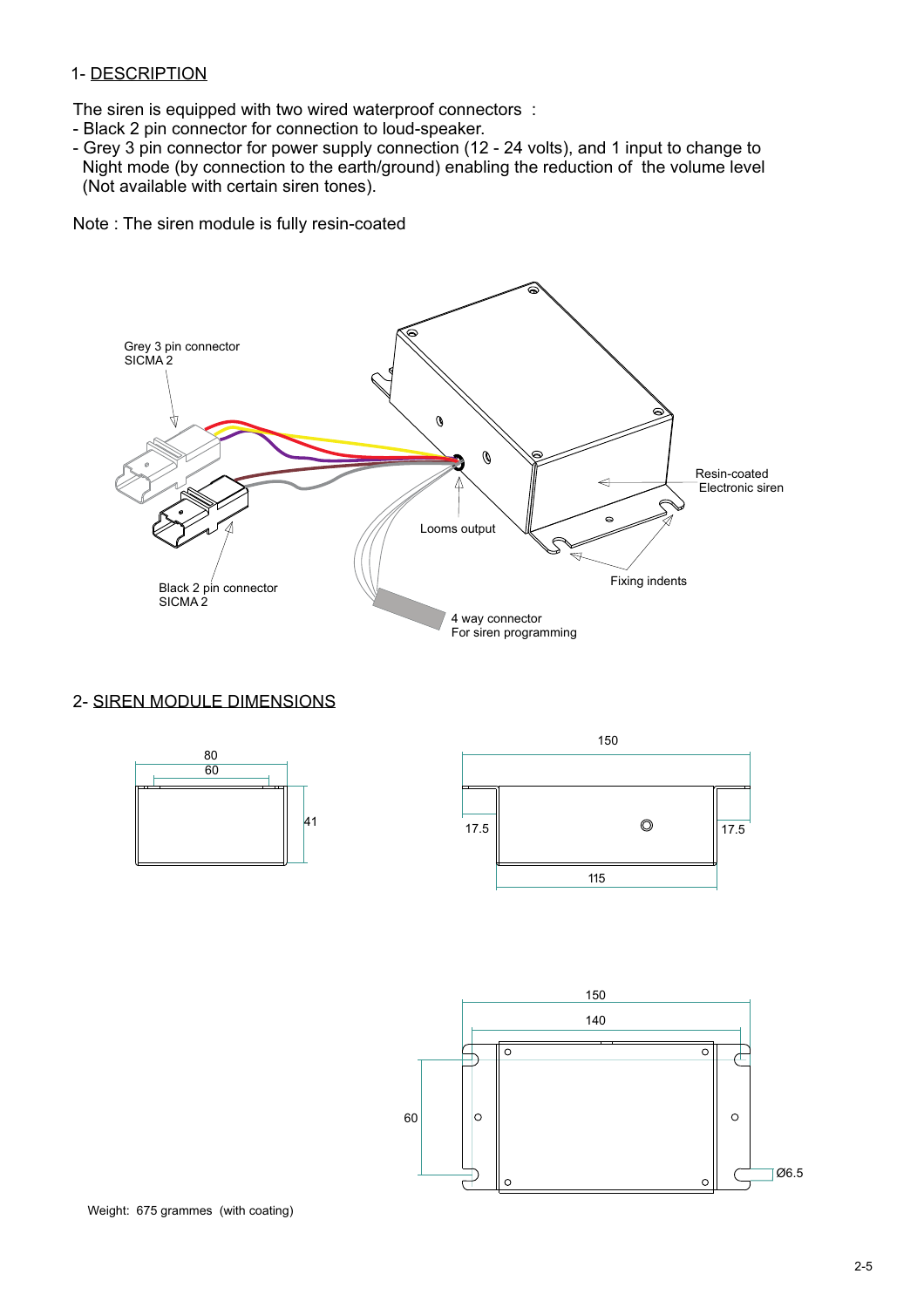## 3- CORRESPONDING LOUD-SPEAKERS



NOTE: The siren flash module is designed and approved for functioning with one of the five loud-speakers described Above. The power obtained varies according to the loud-speaker model chosen.

## 4- SIREN/LOUD-SPEAKER CONNECTION.

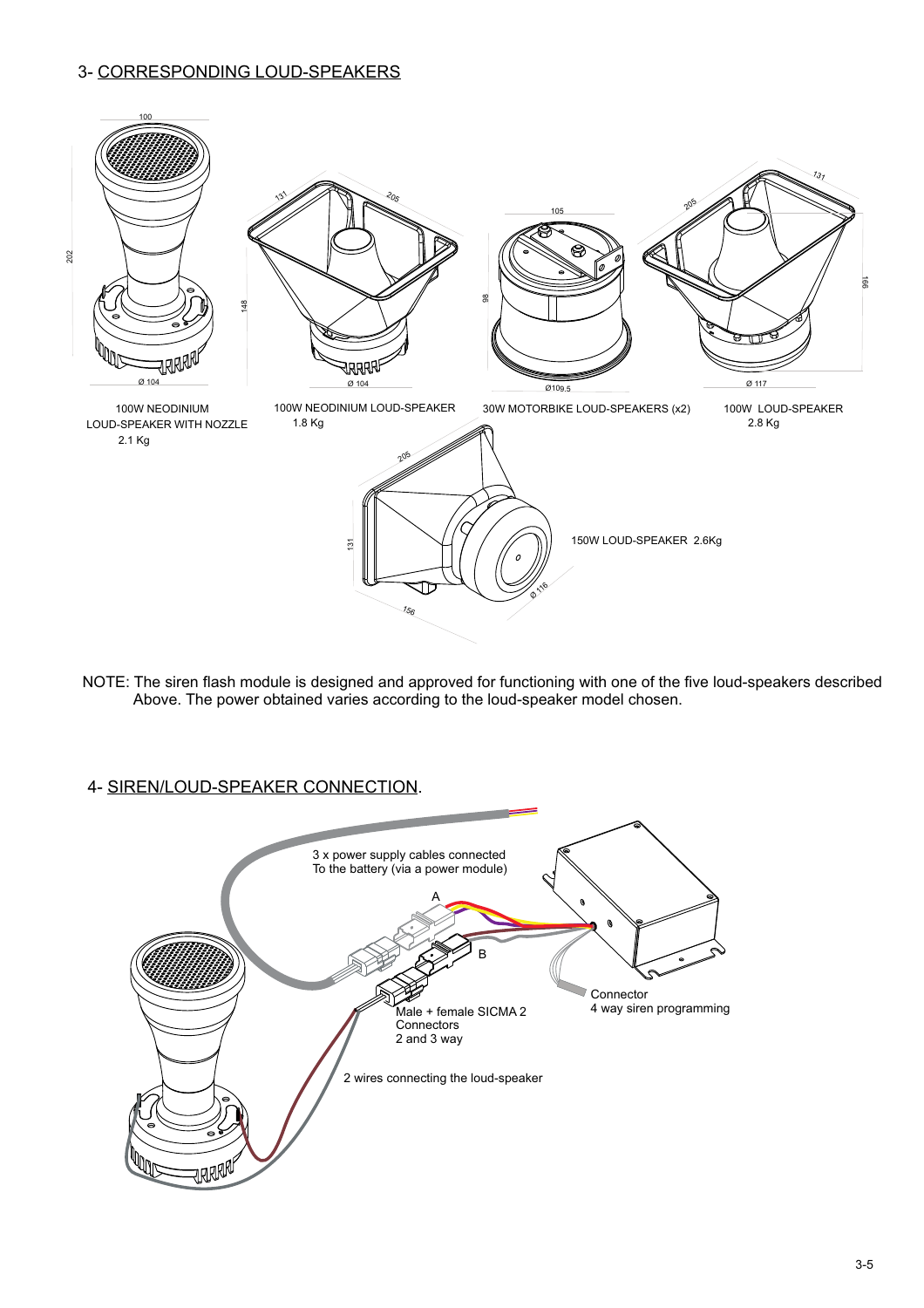

The siren is activated once it is connected to the power supply

## 5-WIRING DIAGRAM